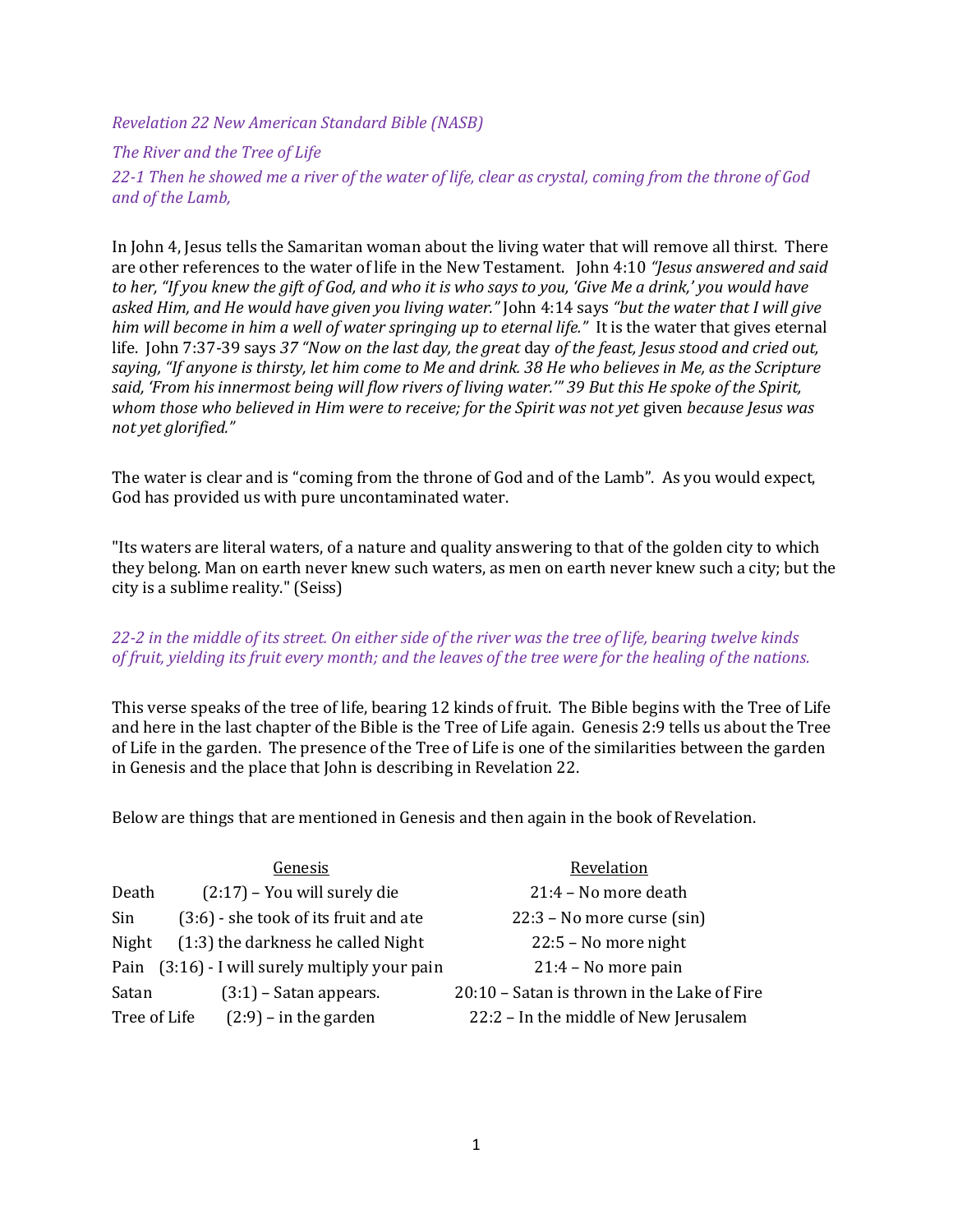This is how John Walvoord sees it: "The visual picture presented is that the river of life flows down through the middle of the city, and the tree is large enough to span the river, so that the river is in the midst of the street, and the tree is on both sides of the river."

Seeing water (the river) and fruit in heaven makes you think, We will eat and drink in heaven? Luke 24:41-43 and John 21:12-14 tell us that our resurrected Lord ate with His disciples. When the angels visited Abraham in Genesis 18:6-8, they ate with Abraham. We read in Revelation 19:9 of the marriage supper with Christ. It sure sounds as though we will eat and drink in heaven.

It says that the leaves are for "healing the nations". "The word for 'healing' is therapeian, from which the English word therapeutic is derived, almost directly transliterated from the Greek. Rather than meaning 'healing,' it should be understood as 'health-giving,' as the word in its root meaning has the idea of serving or ministering." (Walvoord)

22:3 There will no longer be any curse; and the throne of God and of the Lamb will be in it, and His bond-servants will serve Him; 4 they will see His face, and His name will be on their foreheads. 5 And there will no longer be any night; and they will not have need of the light of a lamp nor the light of the sun, because the Lord God will illumine them; and they will reign forever and ever.

If we go back to the original sin or curse, we know that there will be no more sin here. Without sin, the curse of death has been removed also. Paul told us that "the wages of sin is death" in Romans 6:23. I am reminded of the praise song, "Soon and Very Soon". The lyrics include seeing God, no more crying and no more dying there. What an amazing place this will be! According to verse 3 of Revelation 22, we will not be celebrating constantly but we will be serving God and Jesus for what they have done for us. Complete God-centered service, no questioning just love-filled service.

In Exodus 33:20-23, Moses is warned against looking at God's face. God told Moses "You cannot see My face, for no man can see Me and live!" Here in New Jerusalem, we all shall see God and we are able to look directly into His face. Just as it was in the Beginning, before Satan, before sin entered the world.

"It is the chief blessing of heaven, the cream of heaven, the heaven of heaven, that the saints shall there see Jesus." (Spurgeon)

We shall have "His name on our foreheads", there will be no doubt of who we serve. It will be written for all to see. There will be no more night. God will be our source of light. When Moses would leave God's presence he would put on a veil because the "skin of Moses' face was shining". Exodus 34:34-35. Moses' face was reflecting the light from God. We won't need any artificial source of light because we will have the amazing light from God.

22:6 And he said to me, "These words are faithful and true"; and the Lord, the God of the spirits of the prophets, sent His angel to show to His bond-servants the things which must soon take place. 7 "And behold, I am coming quickly. Blessed is he who heeds the words of the prophecy of this book."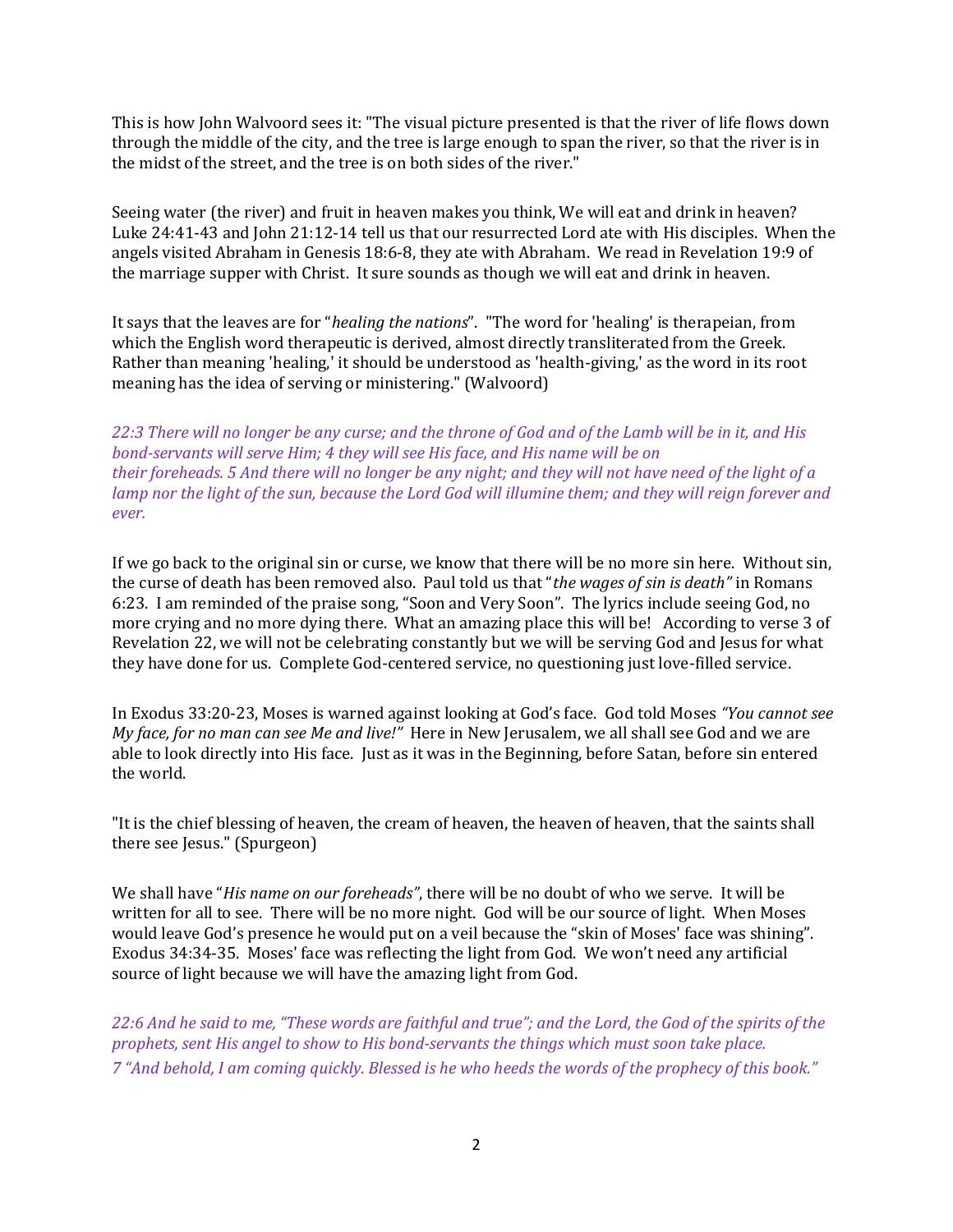The angel that is showing John around in this vision, reminds John that what he is seeing is "faithful and true". Even though he can't believe his eyes, he should believe his eyes. What he is seeing is real and will come true. The angel is reminding John that all of these things were prophecied about and will take place soon. The words like "soon" and "quickly" are relative terms. We have already seen that to God a thousand years is like a day to God.

Prophecy is from God and it is to be tested by whether or not it comes true. If it is truly from God, it will always come true. Verse 7 tells us that if we heed or trust the words of the prophecy of this book, we will be blessed.

22:8 I, John, am the one who heard and saw these things. And when I heard and saw, I fell down to worship at the feet of the angel who showed me these things. 9 But he \*said to me, "Do not do that. I am a fellow servant of yours and of your brethren the prophets and of those who heed the words of this book. Worship God."

Once again John becomes overcome by what he has seen and heard. We know that this is an angel because he tells John to get up because the angel is a fellow servant. The angel tells him to worship God. Throughout the Bible, we can tell whether the angel is truly an angel or Jesus from whether the angel tells the person to get up.

"If it was wrong to worship this glorious heavenly messenger, in and through whom came forth the very voice of Jesus, how can it be right to worship and pray to the Virgin Mary, to whom is assigned no such dignity or office? The impulse and intention may be devout and good, but it is a great mistake." (Seiss)

## The Final Message

22:10 And he \*said to me, "Do not seal up the words of the prophecy of this book, for the time is near. 11 Let the one who does wrong, still do wrong; and the one who is filthy, still be filthy; and let the one who is righteous, still practice righteousness; and the one who is holy, still keep himself holy."

In Daniel 8:26, Daniel is told to seal up the prophecy. Since the prophecy in Revelation is relevant for today, this book isn't sealed. Even though we cannot predict the time, it is important for us to know what will happen. It provides us with the understanding that God is in control, that God will punish those that have harmed His people and it gives us encouragement to "fight the good fight."

## 12 "Behold, I am coming quickly, and My reward is with Me, to render to every man according to what he has done. 13 I am the Alpha and the Omega, the first and the last, the beginning and the end."

Since we do not know the time and day, then we are to be prepared for His return. He is coming quickly, it is believed that the word translated as quickly can be interpreted as "suddenly". We are told by Jesus in the parable of the bridegroom that the bridegroom was a long time coming. The virgins were to keep prepared for his coming. This parable is about Jesus' return and should urge us to be prepared.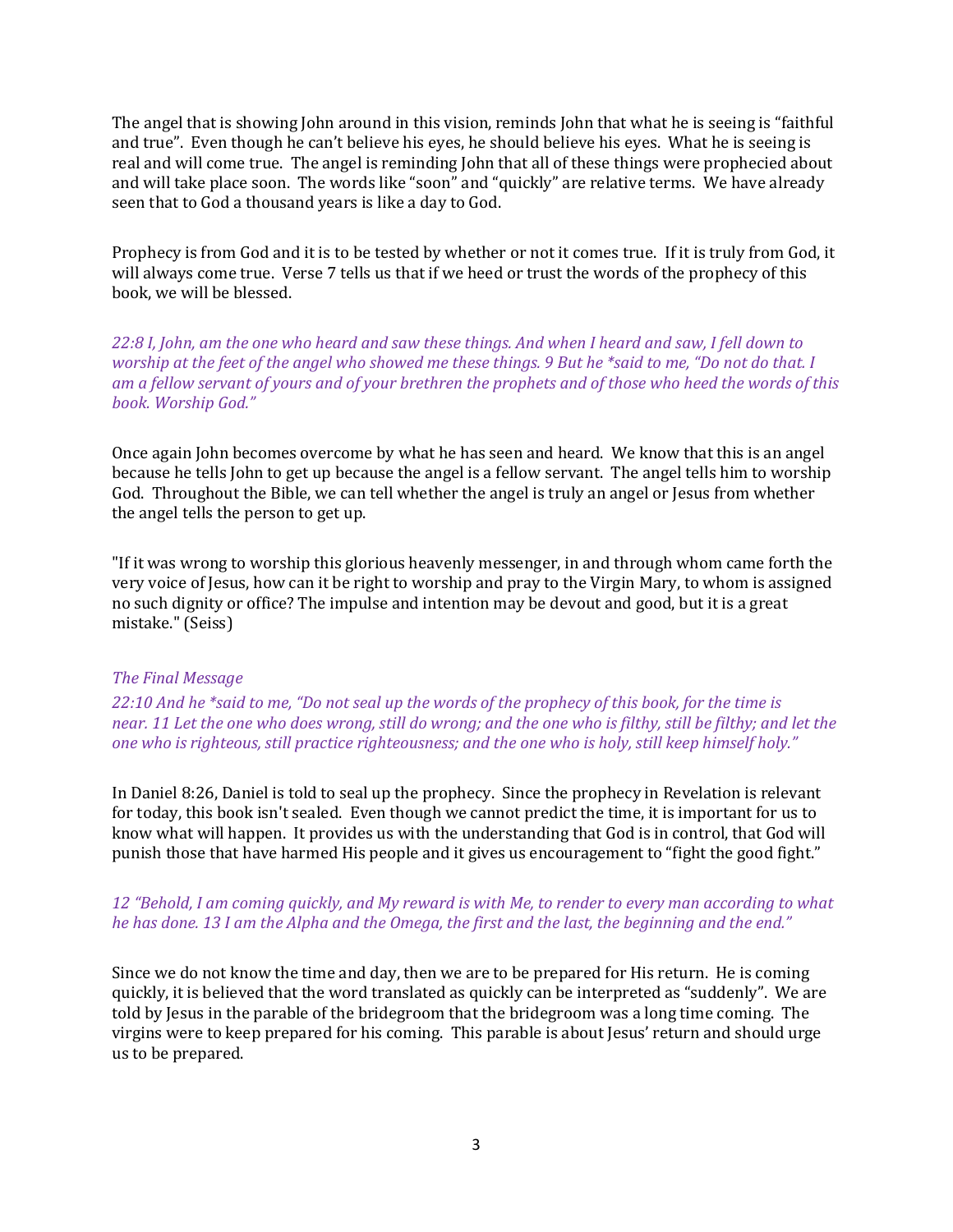He will be bringing to every man according to what he had done. Even before you get to this point, God has given the non-believer judgment and eternal damnation. For the believer, just being in "Heaven" would be amazing but it says "according to what he had done." James 2:20 says "But are you willing to recognize, you foolish fellow, that faith without works is useless?" You can't work yourself into heaven and the blessings associated with it but you still need to serve God out of love for Him.

Verse 13 gives different attributes or names of the Christ. It shows that He is infinite. He is "the Alpha and the Omega, the first and the last, the beginning and the end." All ways of says that He is infinite. John 1:1-2 says "1 In the beginning was the Word, and the Word was with God, and the Word was God. 2 He was with God in the beginning." Jesus was there in the beginning and He will be here throughout all time. Revelation 22 is the beginning of eternity.

22:14 Blessed are those who wash their robes, so that they may have the right to the tree of life, and may enter by the gates into the city. 15 Outside are the dogs and the sorcerers and the immoral persons and the murderers and the idolaters, and everyone who loves and practices lying.

All but the King James version say "Blessed are those who wash their robes,", the King James version says "Blessed are those who keep my commandments". This is most likely nothing but a transcription error. It the Greek, HOIPLUNONTESTASSTOLAS means "washed their robes" and HOIPOIOUNTESTASENTOLAS means "do His commandments". A case could be made for either word in this verse. Washed robes could symbolize being unblemished or sinless and doing His commandments would leave you unblemished or sinless.

Inside the gates is good and outside the gates is bad. I struggle with evil at this point in time. How can there be evil outside the Lake of Fire?

"The verse does not intend to teach that in the eternal state all manner of wicked men will be living just outside the heavenly city. It simply describes the future with the imagery of the present. " (Mounce)

This verse is about the world today and not some future date. Man is going to end up in the Lake of Fire or in heaven. Your faith today determines where you will spend your eternity.

22:16 "I, Jesus, have sent My angel to testify to you these things for the churches. I am the root and the descendant of David, the bright morning star."

Jesus sent His angel to testify on His behalf just as a king would send a messenger on his behalf. The messenger would have the same authority as the king. So anything that the angel said was as true as if Jesus himself had said it.

"Christ, as the morning star, heralds the coming day in His role as the One who comes for the church in the rapture." (Walvoord)